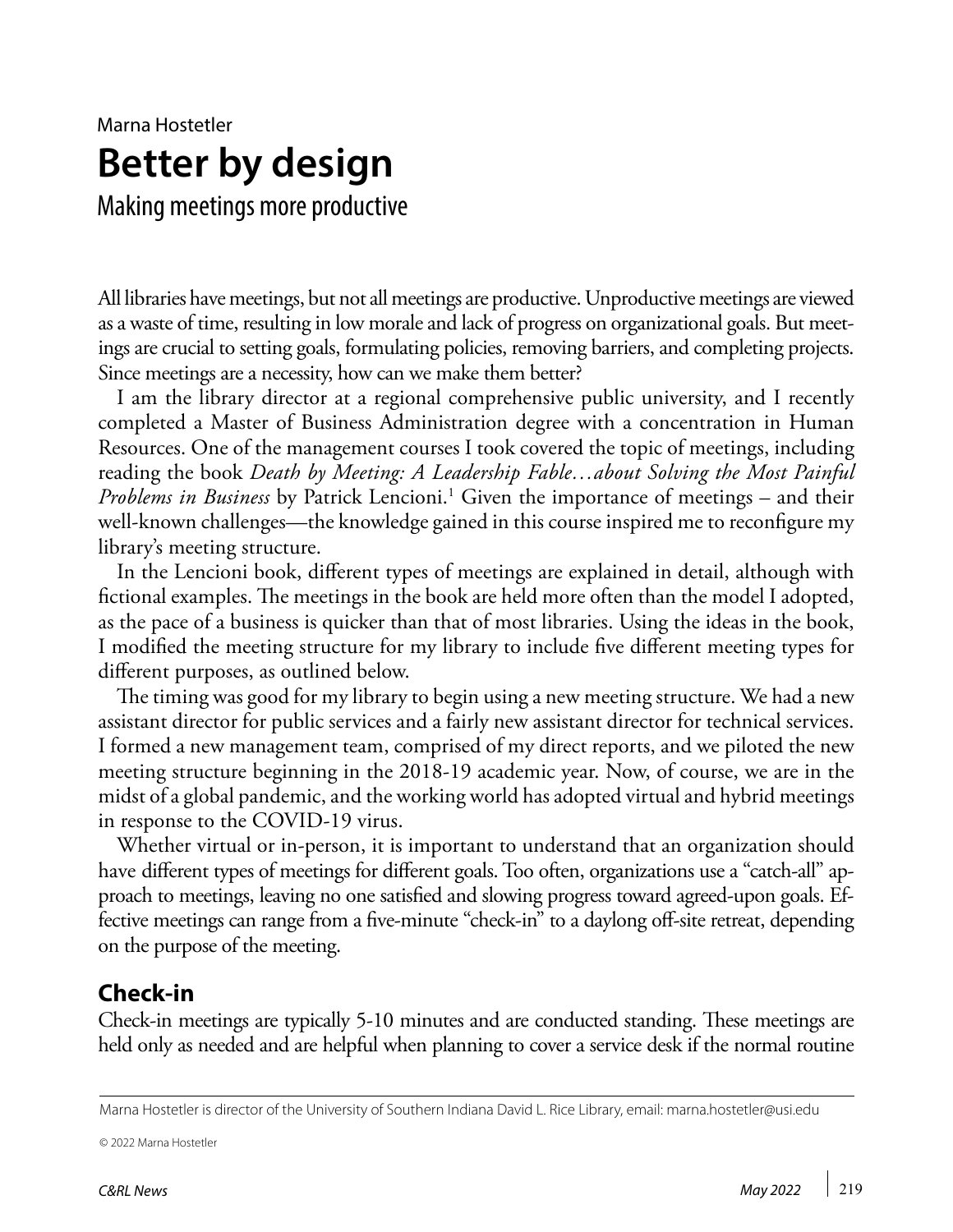is disrupted, for example, due to illness or emergency. They can also be useful if something out of the routine or unexpected arises, such as an additional meeting added to the schedule for the day or a problem within the building. These meetings are typically held within an individual library unit and are useful for conveying information quickly and efficiently. In a more virtual environment, I believe that meetings like this could be handled with a quick phone call, an email, or a group chat. One could also set up a quick video call to discuss options.

# **Tactical**

These meetings are used to review progress on the organization's activities and metrics; resolve issues; provide clarity for everyone at the meeting; identify obstacles and remove them immediately, if possible; and to achieve consensus on next steps.

My library held tactical meetings monthly, although the Lencioni book recommended holding them more often. These meetings are recommended to last 45-90 minutes, and everyone in the management group attends.

Tactical meetings must be conducted with discipline and structural integrity. This is challenging because tactical meetings do not have a set agenda. The agenda arises out of the issues that are brought up by the meeting participants, after initial reporting is complete. The other major point about tactical meetings is that they are not intended for strategic discussions. Specific, short-term topics are the focus. If any strategic issues arise, note and postpone them until the next strategic meeting. It is difficult to resist engaging in discussion of strategic issues, but this is where discipline is crucial. Tactical meetings are not designed for deep discussion, so it would be giving the issue short shrift to attempt to discuss and resolve it during a shorter meeting intended for a different purpose, when people may not be prepared for the discussion.

Tactical meetings are comprised of three parts: lightning round, progress review, and realtime agenda. In the lightning round, everyone lists their top two or three priorities for the month. Each person gets a very short time, one-to-three minutes. In the progress review, the meeting leader reviews four-to-six metrics for the organization and marks progress since the last meeting. These could come from the organization's strategic plan, unit goals for the year, or other planning documents. This activity keeps everyone focused on organizational goals. Finally, the meeting leader, who takes notes during the lightning round, identifies the real-time agenda items or tactical issues that must be addressed immediately because they are slowing progress. Once tactical issues are identified, they are discussed and – ideally—resolved.

For these meetings, I adapted a form from the Lencioni book and used it for both meeting preparation and note-taking during the meeting. The form is one page, with six boxes. The first box is for Lightning Round notes, which I took as each member of the library's leadership team gave their short unit updates. The second box was where I put my own premeeting updates on key metrics, important projects, and strategic plan objectives.

The third box is where I noted potential agenda items for the meeting. Remember, there is no pre-set agenda for tactical meetings. Agenda items arise in real time from the leadership team's updates. Tactical meeting agenda items are short-term issues that are slowing progress, so they are to be discussed and resolved right then and there. If that's not possible, or more discussion or different people are needed, the issue should be shifted to a future strategic meeting.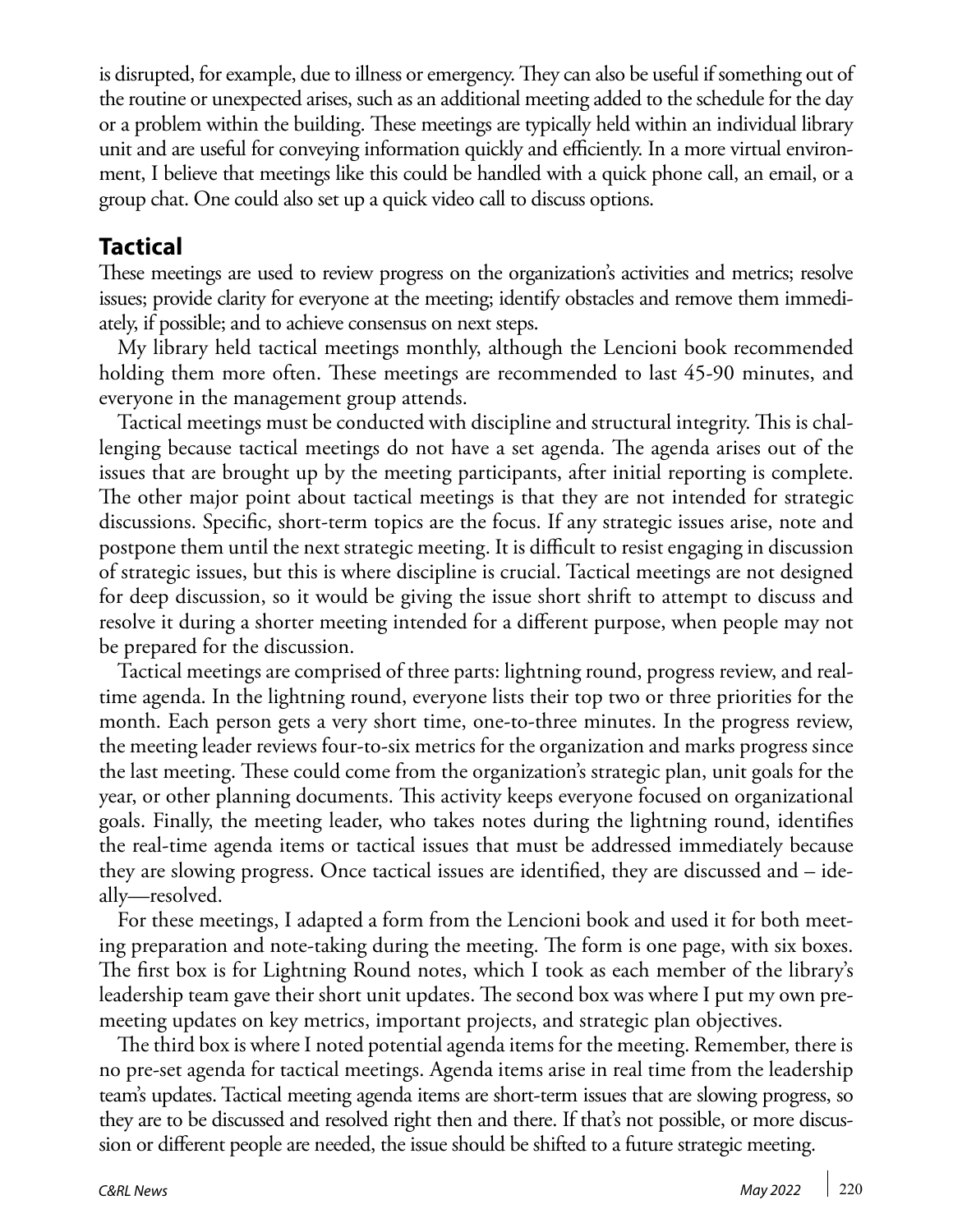The fourth box on my tactical meeting form was to note potential topics for quarterly strategic meetings. The fifth box was to record decisions or actions taken in the current meeting and the final box was to make notes on who else within the organization needs to know of the decision or action taken. Your form can be configured any way you like, but as tactical meetings are short and to the point, I recommend some sort of organized form to help you maintain the intended structure of the meeting.

Tactical meetings could easily be conducted virtually or in a hybrid environment, as well as in-person.

#### **Strategic**

My organization held strategic meetings quarterly, and they were scheduled for two hours, although the Lencioni book recommends four hours. These meetings are longer than tactical meetings because they are intended for deep discussion, analysis, brainstorming, and making decisions on critical issues affecting the long-term success of the organization. This may seem too long, but, as we know, thorny topics come up in other meetings when there is not enough time to get into details, so issues build up over time. Strategic meetings are useful because they reserve time on the calendar for having the lengthy conversations that are necessary to maintain progress. Ultimately, the time is well spent because it is used to discuss issues that affect the organization in fundamental ways.

Strategic meetings should have only one or two topics on the agenda, one or two hours per topic, allowing plenty of time to explore each issue in-depth. Be sure to set the agenda well in advance so that people can prepare and consider assigning a discussion leader for each topic. Because the meetings are held less often, the people presenting each topic will have time to do the needed research. The meeting leader should consider opening the discussion with an explanation of why the topic is important, which may be helpful for those who are not directly impacted by the issue at hand.

Strategic meetings can be conducted virtually or as a hybrid meeting. However, longer meeting times may necessitate short breaks between topics.

# **Off-site review**

Off-site review meetings are normally held once a year, such as an all-day retreat. These meetings are used to review strategy or to create or revisit the organization's strategic plan. As industries change over time, it is also useful to periodically reassess the organization's strategic direction and review industry trends.

This time can also be used for team review. My organization has used off-site review meetings to perform self-assessments as individuals and as a team, but teams could also use the time to identify trends or tendencies that do not serve the organization or to remind themselves of their collective commitment to the team.

Off-site reviews may be more difficult to accomplish in a virtual or hybrid environment, merely because it can be difficult to maintain focus for long periods of time in an online meeting. For a retreat that must be held virtually, it might be best to break up topics into shorter meetings, perhaps held over a week or several weeks. It may be more difficult to accomplish the focus provided by a true retreat away from the workplace, but deep discussions can still occur without requiring multiple hours in front of a computer screen.